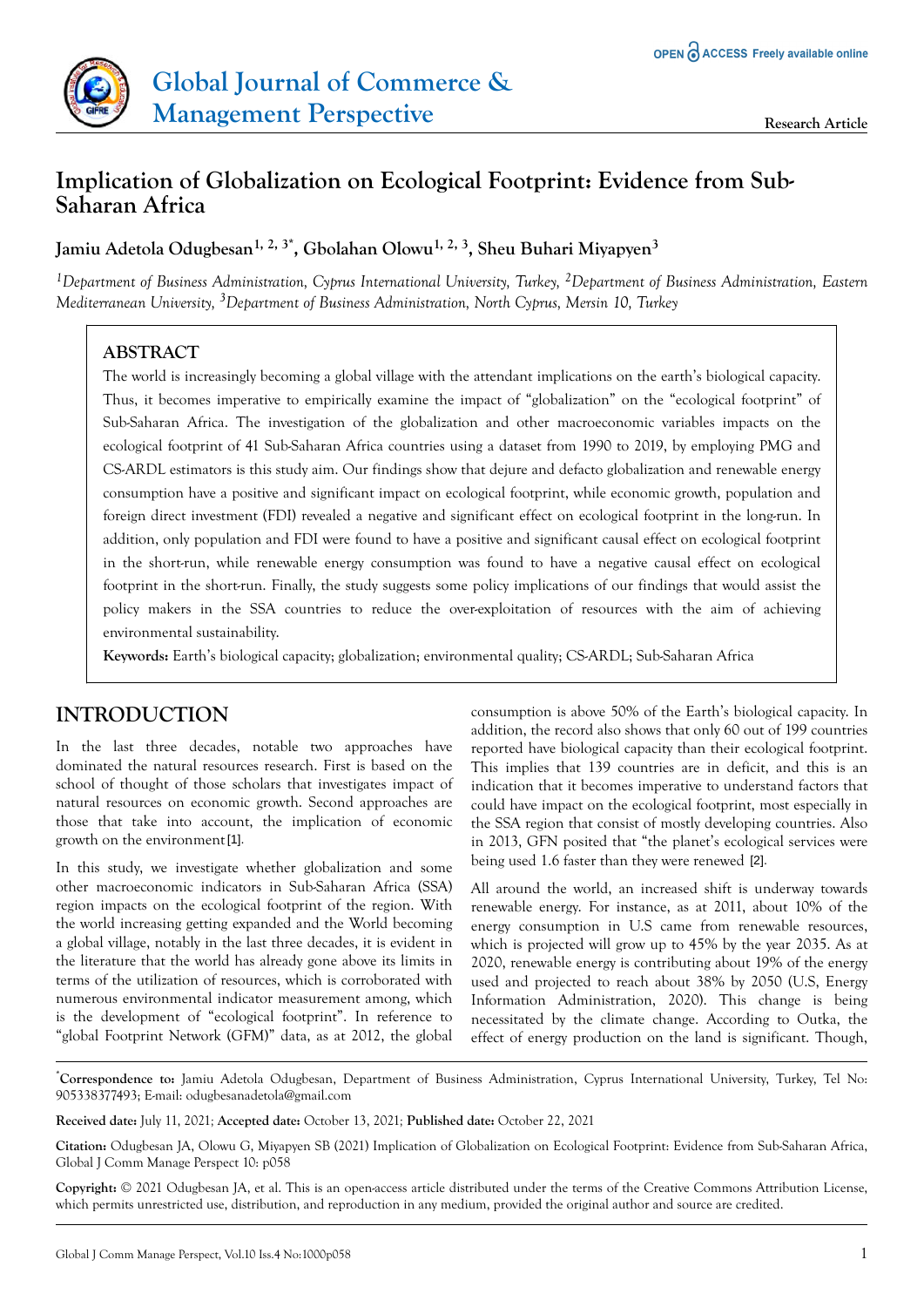the demand for renewable energy requirement at the moment is small, but with the expansion in the level of advancement of renewable energy, more land is required for renewable energy and this will increase the possible effect on the ecological capacity. Despite the significance of ecology and carbon foot print in this era of globalization, the area of the study remains unexplored by scholars, especially in the SSA region [3].

The investigation of the economic growth influence on the quality of environment and natural resources abound in the literature. One of the hypothesis is the "Environmental Kuznets' Curve (EKC)", which postulated the inverse-U-shaped relationship between degradation of environment and economic growth. Most of studies in this category employed a "onedimensional" quality of environmental quality indicators like CO2, waste, emissions, and so on, and often the impact of the economic growth on the environment have been assessed in the country where production and consumption happened. In spite of this, it is apparent that the impact of economic activities on the quality of environment is multi-dimensional instead of onedimensional. In addition, in this present globalized world, there have been rapid changes in the production and consumption location. This thus makes it imperative to assess environmental degradation and exploitation of natural resources, not only in the location where consumption takes place, but the location where the production takes place owing to the fact that trading internationally and flows of capital enables the possibility of importing instead of producing some goods that could be destructive to the ecology [4].

This study addresses three areas that have not been exhaustively investigated in the literature. First, we employ the multidimensional ecological footprint data as compiled by Global Footprint Network to assess the environmental quality and depletion of natural resources. Second, we addressed the effects of renewable energy consumption on the ecological footprint in SSA region. Lastly, the multi-dimensions of globalization index (Dejure and De-facto), which has not been previously used in the literature were employed to determine its impact with other variables on the ecological footprint with a panel data analysis of 41 SSA countries in the period 1990 – 2019. The remainder of the paper is structured as follows: next section (section 2) addressed the review of previous relevant empirical studies. Section 3 presents the study methodology, and the findings, which are discussed and presented in Section 4, while conclusion and policy implications rounded up the paper in section 5.

### **Literature Review**

The phenomenon called globalization is the dispersion or diffusion of capital, goods and services, technical knowledge, technology, humans themselves and the labor across national borders and divide. It also creates integration among nations, states and various markets, which in turn give rise to availability of varieties of people, ideas, information, goods and services.

Globalization is a "double edged sword" that provokes both positives and negatives notions to various nations and markets within varying circumstances because of its direct effect on the political, economic factors and the society generally. Globalization creates the condition that ensures potential job markets are widen and deepened. It creates bigger market opportunities by quick industrialization, and high commercialization. These in turn gives payoffs such as reduced poverty and inequality, environmental quality, which helps the overall economic growth of countries in the long run [5].

Two theories dominate the globalization discourse. Firstly, the neo liberals, who argued that globalization brings about creativity that encourages advancement in technology, and scientific development, through investment and external labor across the nations. The consequences of these also lead to temporal but significant job losses especially low skilled labor. The second theory from the hegemony school of thought sees globalization as the creation of new world order characterized by institutions like the World Bank, International Monetary Fund and the world Trade Organization. They argue that institutions create avenue for capitalist ideas of unrestricted market forces that breeds development and also affect in some negative ways the capacities and control of most developing countries. These create over exploitation of natural resources, environmental pollutions, neo-colonization, disregard for environmental practices that only seek self-interest and profit to the detriment of future generations [6].

Accordingly, Dreber, cited in Savina improved the literature of globalization by developing the KOF indices. This helps illuminate the analytical pathway to greater knowledge about the process of globalization. He developed the KOF globalization index, which is a composite indicator measuring globalization for every nation-state of the world along the political, social and economic dimensions. These indicators, which were updated in 2008, Savina argues aligns with the debate that globalization is a new and an unfolding process. Therefore, the knowledge of such process needs to be improved upon. Arguably, globalization is fast in some countries, and slow in others (Sub-Saharan African countries). This led to the revision of the KOF globalization index, where the economic variable was further sub-divided into the trade flows and the financial flows on the one hand, while on the other hand, a distinction between the defacto and the dejure globalization. Whereof, the defacto measures the actual international flows and activities, the dejure is focused on the measure of policies and conditions that facilitates or supports the flows and activities of globalization. Employing the revised KOF globalization index by Savina, this research revisits fresh evidences from the Sub-Saharan African countries to analyze the flows and activities as well as the policy structures, tax regimes and the regulatory framework in the Sub-region [7].

Ecological footprint is a resultant effect of all human activities, how much of nature has been utilized and left for further consumption or production. It is a measure of the addition of all ecological assets. It is a great indicator for how nature has been exploited, giving rise to a detailed view of exchange of a demand and supply ability of nature for human existence, and their commercial activities. The Ecological Footprint serves as a mirror that reflects the incapacity of monetary analyses to capture the consequences of the accelerating depletion of natural capital stocks of land, sea and air. This indicator helps reveal the pressures human are exerting on nature. It helps to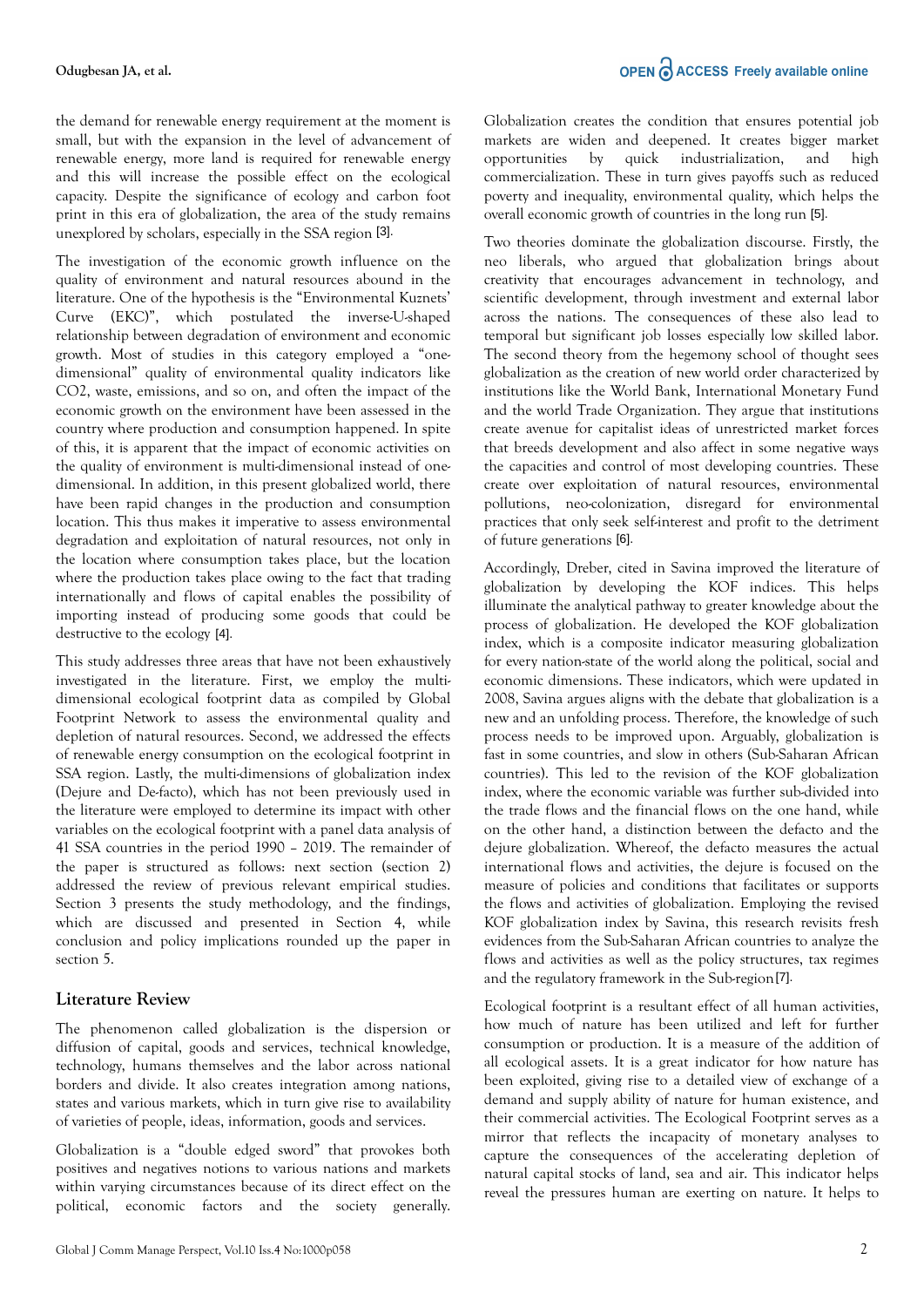tract and project the consumption of living resources also and the level of carbon-waste of human population. It also draws a focus on the direct, indirect production and consumption activities of nature [8].

It is evident in the literature that the investigation of the relationship between "globalization" and "ecological footprint" has been receiving tremendous attention from researchers. For instance, the study of Figge utilized a panel study of 171 countries for investigating the nexus between "ecological footprint" (EF) and "globalization" where the KOF index was used as a measure of globalization. Their results gave various linkages, of different dimensions of globalization. While social globalization helps in the reduction of ecological footprint of consumption, economic globalization is a great aid of EF of consumption while overall "globalization" and the dimension of "political globalization" shows no significant impact on the EF of consumption. Furthermore, on their empirical panel study to explain the effect of globalization on EF, Figge, use another proxy of "Maastricht Globalization Index 2012" edition as a measure of globalization, their result shows a positive relationship between "globalization" and "ecological footprint" [9].

A more recent research by Ahmed, using the "Bayer and Hanck cointegration test" and the "autoregressive distributive lag bound test", to explain nature of relationship between "globalization" and the "ecological footprint" between the years 1971 to 2014. Their findings revealed that although globalization is a great precursor and aid of energy consumption, human population density and carbon footprint it is not a great determinant of "ecological footprint". Examining the nexus of economic growth and ecological footprint Clark, argue that while most developed nations carry out their economic activities in aid of growth through foreign direct investment to developing nations. These engagements have greatly outsourced and transferred their carbon emission problems, ecological footprint issues to their host nations when engaging in production and commercial activities. These actions gives the developed nations justifications, claims of reduction of emission and impact on ecological footprints in their own countries while they are actually transferring these burdens to host countries mainly the developing and emerging economies which consist mostly of Sub-Saharan Africa nations with less stringent regulations, environmental laws towards production activities [10].

More also, using autoregressive distributive lag bound test with structural breaks between the year 1971 to 2014, Danish, revealed that significant record of economic growth as it relates to human capital and biocapacity. The result shows that economic growth has a resultant effect on ecological footprint that contributes to environmental pollution and degradation while causality analysis suggests there is no causality regarding the relationship between economic growth and the ecological footprint. In addition, while investigating the effect of economic activities and growth via foreign direct investment on nations. Solarin & Al-mulali on study of 20 nations explained that economic growth shows a significant negative effect on ecological footprint thereby increasing environmental degradation when foreign direct investment serves as contributory factor of economic growth of nations.

Destek & Sarkodie, argue that the relationship between ecological footprint and economic growth is an inverted Ushaped relationship, while investigating the various element of ecological footprint of industrialized countries. This is supported by Destek & Sinha, which also shows a U-shaped link between "ecological footprint" and economic growth while investigating EKC hypothesis curve for ecological footprint in 24 countries. Udemba, states that the relationship between ecological footprint and economic activities reveal a growthinduced pollution. The research clearly shows a positive relationship between foreign direct investment of economies, energy use, and ecological footprint. This shows that both energy use and foreign economic activities are positively related to the ecology but gives an established negative effect on the environment and clearly supports the pollution haven hypothesis. In trying to study the kind of relationship that exist between renewable energy, Gross Domestic Product, Urbanization and trade openness and ecological footprint in developed countries Al-Mulal using fixed effect regression, difference and system GMM approaches states clearly that renewable energy has a positive impact on ecological footprint. A research by Ozturk while studying impact of income from tourism, urbanization, primary energy consumption, and trade openness on ecological footprint for 144 countries over the period 1988 to 2008 also shown that within EKC framework energy consumption greatly increases ecological footprint.

While investigating if income growth relocates ecological footprint using the impact of per capita GDP, trade openness, biological capacity, population density, industry share, per capita energy use, and environmental regulation on ecological footprint. Asici & Acar stated that the effect of per capita energy use on per capita production of footprint is negative, but has a positive impact on per capita import footprint. Tiwari analyzed the comparative performance of impact of renewable and nonrenewable energy on economic growth in Europe and Eurasian countries. They argue that while the growth rate of nonrenewable energy consumption has a negative impact on economic growth, an increase in renewable energy consumption has a positive impact on the economic growth of the nations. Marinas on a study of causality relationship between renewable energy and economic growth in Central and Eastern European countries from 1990 to 2014, found that there a bi-directional causality exist in the long run between the both in all the countries individually and as a group. A recent study by Venkatraja, using a panel estimation of BRIC (Brazil, Russia, India and China) countries from 1990 to 2015, to understand the effect of renewable energy consumption on economic growth supports the growth hypothesis. Their findings state that when renewable energy consumption reduces in the share of total energy it aids economic growth, but when it is on the increase it has a negative effect on economic growth.

From the literature mentioned, three conclusions arise. First, studies have revealed that there is a relationship between renewable energy consumption, globalization, economic growth and ecological footprint in various countries with mixed results. Second, even though several researchers have investigated the associations between the renewable energy consumption, globalization, economic growth as different entities individually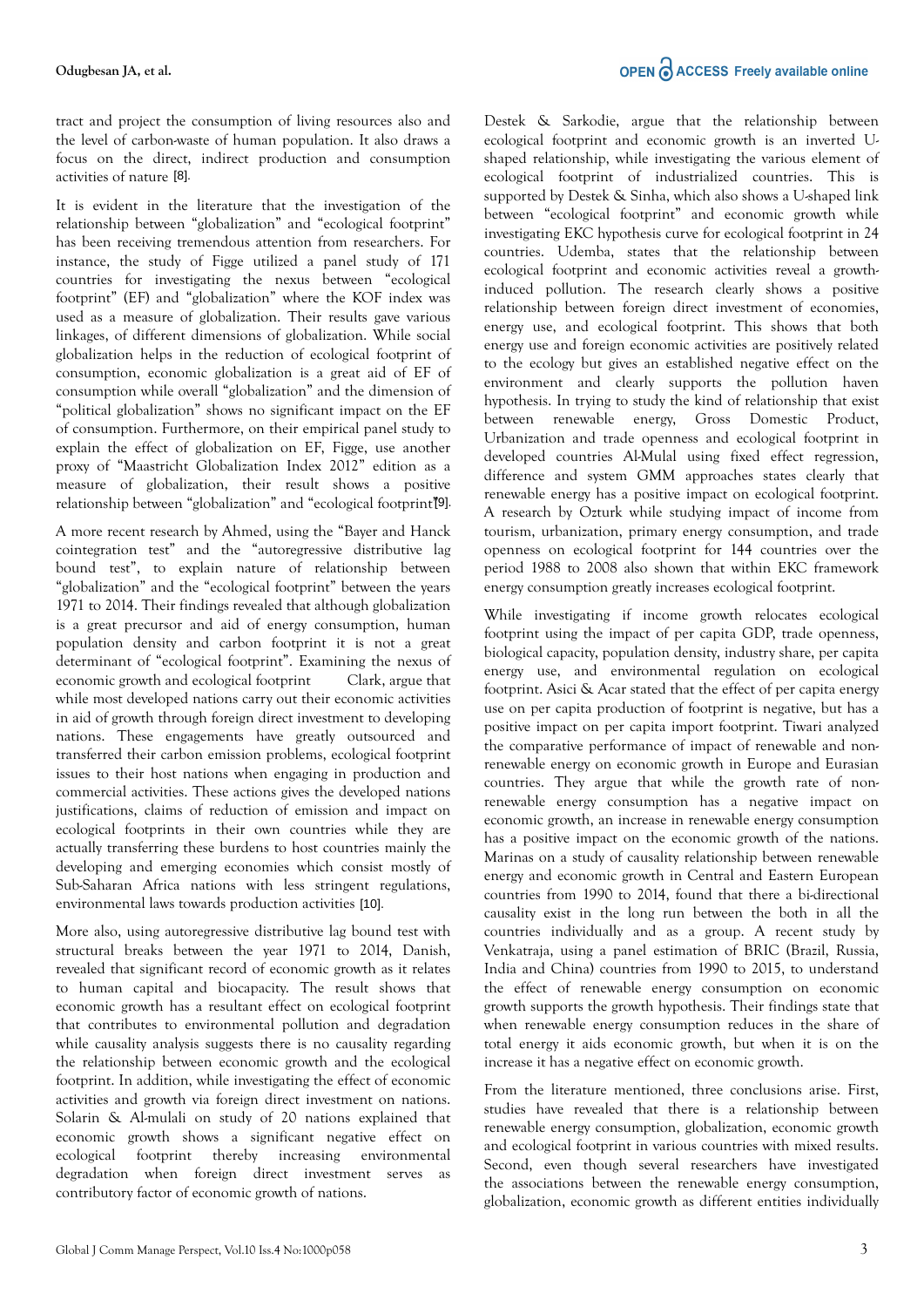on ecological footprint, literature studying their implication on ecological footprint within Sub Saharan African countries bearing in mind that these countries are mostly developing countries are as of the time of writing, are nonexistent in the literature. The objective of this article is thus intended to fill this gap.

### **METHODS**

This study employed a panel data that comprises of forty-one (41) "Sub-Saharan Africa" countries, which covers the period from 1990 to 2019. The period covered and the countries included are subject to the availability of data in respect of the variables utilized in the study. In our study, ecological footprint was used as dependent variable, while globalization and renewable energy consumption were utilized as the dependent variables. Meanwhile, some macroeconomic variables like renewable economic growth, foreign direct investment, and population were used as control variables. The ecological footprint (EF) was described as a "reliable tool for measuring environmental pressure exerted by human activities on our ecosystem for consumption as well as waste absorption". The variable was measured as the effect of human activities in global hectares per person, and the data was taken from "Global Footprint Network 2020 Dataset" (GFN). The globalization index which measures the globalization for every country around the globe along the three dimensions of social, economic, political was considered. Meanwhile, the revised index which distinguishes between de facto and de jure globalization was used in this study. De facto globalization "measures actual international flows and activities" while de jure globalization "measures policies and conditions that, in principle, enable, facilitates and foster flows and activities". The data was sourced from "KOF Swiss Economic Institute" databank. The renewable energy consumption was measured as the total percentage of total energy consumption; the economic development was measured using "Gross capita product" (GDP constant 2010US\$); foreign direct investment was measured as the "international inflow percentage of GDP), while the population is the total population. Meanwhile, these data were sourced from "World Bank Development Indicators".

Our study considered the panel ARDL/PMG to be one of the frequent used heterogeneous panel data estimators, however, Chudik & Peasarn and Wooldridge has criticized the model based on its inability to address the "cross-sectional dependency" issue. Thus, study of Cavalcanti and Chudik & Pesaran was followed and employed "Cross-Sectionally Augmented Autoregressive Distributed Lag (CS-ARDL)" in addition to the panel ARDL/PMG. According to Chudik & Pesaran "the linear and average cross-sectional of both the dependent and independent variables were combined to capture the crosssectional correlation in the error term". These authors echoed further that both the "mean group (MG)" and "pooled mean group estimation (PMG) are utilized in the CS-ARDL estimation. Meanwhile, note of earning was sounded that the "time dimension" (T) should be sufficient enough so as to enable the cross-country unit to be calculated for each. In addition, for the validity of the estimations to be guaranteed, the Moreover, extant literature suggests that time series equations are estimated separately for each unit in the MG estimates, while the coefficients for individual units can be estimated as the "unweighted average" of the calculated coefficients. The studies opined that there is absence of restrictions that could be imposed by MG on the cross-sectional parameters. Thus, different intercepts and coefficients could exist, owing to the affordability of the highest degree of heterogeneity by the MG. However, the technique was criticized on the ground that when the small cross-country dimension (N) is small, it might be inefficient. Moreover, Arnold and Samardandi opined that MG is prone to any unit outliers who could alter the greatly mean of the "unit coefficients". Based on this viewpoint, the panel ARDL/PMG is considered to be an alternative. Over the years, this approach has been employed widely in several empirical studies owing to its being an intermediate process between the "mean" and "pooling methods" of estimations. According to Cavalcanti, Odugbesan & Rjoub, and Odugbesan & Rjoub two steps procedure are involved in the estimation of PMG. First is the estimation of "long-term slope coefficients" together from the individual units in the panel via concentrated likelihood techniques. Secondly, the intercept, "short-term coefficients", the "speed of adjustment", and the "error variance" are estimated through "maximum likelihood" on an individual basis owing to the long-term slope coefficient estimation. Odugbesan and Rjoub stressed that the "PMG are restricted to be homogeneous across the cross-sections", but allows for heterogeneity. Similarly, Samargandi observed that some consistency in the estimation of short-term coefficients across units averaging each of the units coefficients are being provided in the use of PMG approach owing to its "lagged cross-units dimensions".

Meanwhile, Cavalcanti and Samargandi opined that some conditions like existence of long-term relationship among the variables of interest should be fulfilled before using PMG approach. This condition can be ascertained through the examination of the negative and significance of the "error correction term" (ECT) coefficient. In addition, "the dynamic specification should be largely augmented so that the independent variables can be considered exogenous". Moreover, the residuals emanating from the estimation must be "serially uncorrelated". But, some studies suggested that the selection of the preferred estimation between MG and PMG approaches should be in reference to the imposition of "homogenous slopes" for the "long-term parameters" results.

In reference to a study, it was suggested that, "if the long-term coefficients are, in fact, not equal across countries, the MG estimates of the mean of long-term coefficients are consistent restrictions while the PMG estimates are inconsistent". But, "if the homogeneity restrictions are valid, estimators that impose cross-country constraints dominate the heterogeneous ones in terms of efficiency". But in reference to Smargandi, "when the long-run coefficients are the same for individual units, both MG and PMG estimates are consistent, which only the latter is efficient". Subsequently, in order to ensure consistency and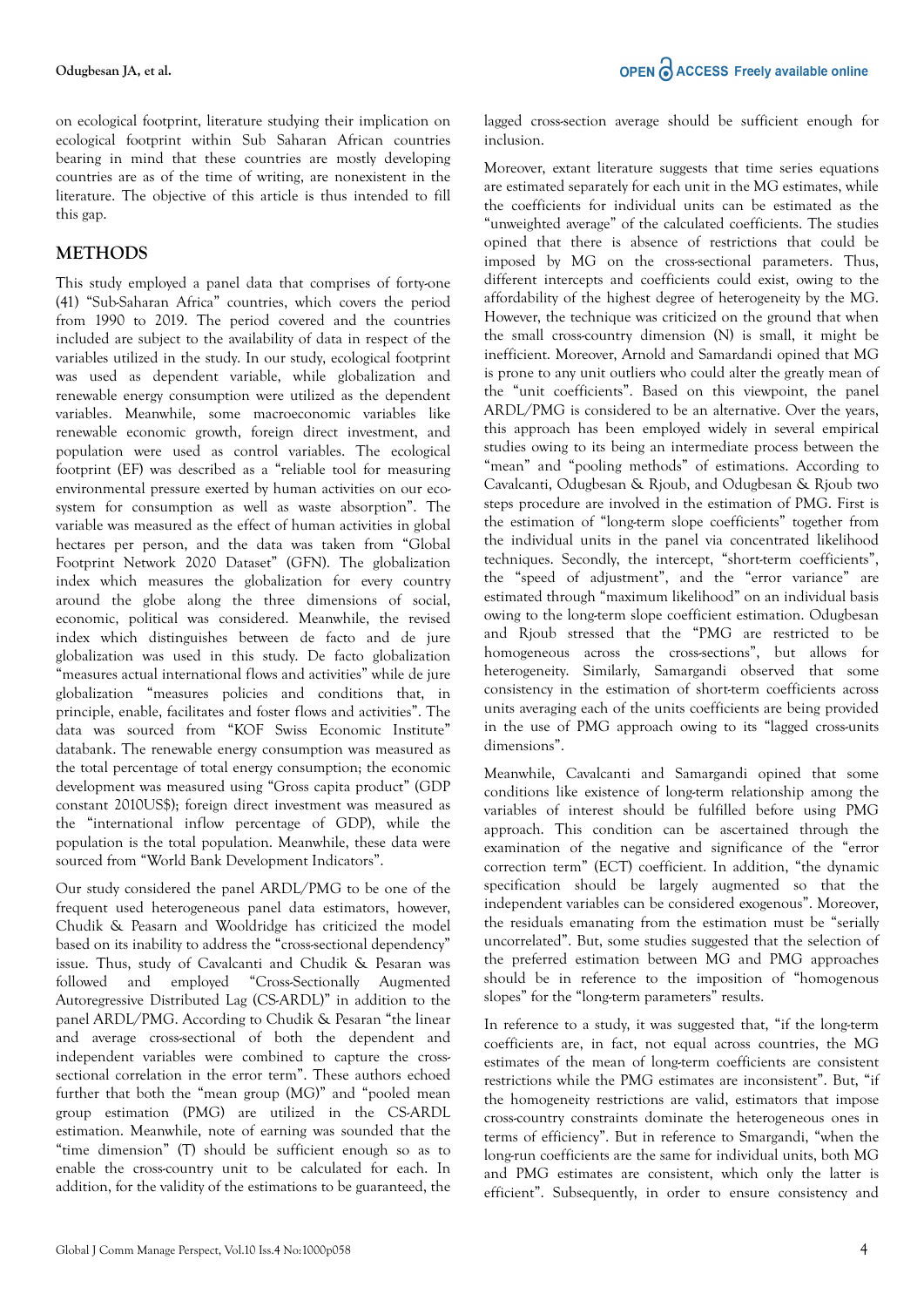efficient of our estimates in reference to previous studies, our study consider PMG approach to be the best available compromise. Thus, our study empirical model is based on the panel "ARDL and CS-ARDL model specifications". The panel "ARDL model's error correction model" is mathematically presented as follows:

$$
\Delta y_{it} = \omega_i + \alpha_i (y_{i,t-1} - \theta_i' x_{i,t-1}) + \sum_{j=1}^{p-1} \phi_{ij} \Delta_{y,i,t-j} + \sum_{j=0}^{q-1} \delta_{ij} \Delta x_{i,t-j} + \varepsilon_{it} \quad (1)
$$

where in equation (1) yit is the ecological footprint (EF) for country i at time t. xit is a 6x1 vector of explanatory variables; defacto globalization (KOFGIDF), dejure globalization (KOFGIDJ), renewable energy consumption (REC), and some control variables; foreign direct investment (FDI), economic growth (GDP\_CON), and population (POP). θi denote "the long-term equilibrium relationship between xit and yit while φij and δij capture the short-term dynamics between variables". αi represents "the speed of adjustment of the economic development to the long-term equilibrium". Meanwhile, terms in parenthesis denotes the cointegration relationship between xij and yit.

Irrespective of the exogeneity or otherwise of the independent variables, the "slope heterogeneity" is being accounted for together with different "orders of integration" in the variables in the conventional panel ARDL (Odugbesan, 2019; Odugbesan & Rjoub, 2020a). Meanwhile, some studies observed that if the "cross-sectional correlations" in the errors are not accounted for, there could be some problems (Odugebsan & Rjoub, 2019; Phillips and Sul, 2003). In view of this, Chudik et al. (2013) posits that the problem could be addressed through the use of panel CS-ARDL which it is believed to be sufficient owing to its augmentation of the right-hand side variables set with "crosssectional averages" of the independent variables, dependent variables, and series of their lagged values. These additional terms are meant to address the "cross-sectional correlations in the error term". Thus, the equation (1) is modified and presented as follow:

 $\underline{\mathcal{A}}\underline{v}_{tt} = \mu_i + \alpha_i(y_{i,t-1} - \theta_i' x_{i,t-1} + \alpha_i^{-1} \underline{n}_i \overline{y}_t + \alpha_i^{-1} \Delta_i' \overline{x}_t) + \sum_{j=1}^{p-1} \emptyset_{ij} \Delta_{y_i t-j} + \sum_{j=0}^{q-1} \delta_{ij} \Delta x_{i,t-j} +$  $\sum_{j=0}^{p-1} v_{ik} \, \varDelta \bar{y}_{tj} + \sum_{j=0}^{q-1} \bar{\Lambda}_{ik} \varDelta \bar{x}_{tj} + \varepsilon_{it} \qquad (2)$ 

The cross-section average of yit and xit are denoted by  $\bar{y}$ t and xt. In equation (2), the "short-term" and "long-term" traits of the "cross-sectional correlation" are discerned. Moreover, there is inclusion of only the level parts of "cross-sectional averages" in the "long-term equilibrium" relationship in brackets. The "longrun coefficients" linked with yit and xit, which is θi, as well as the rate of adjustment back to equilibrium",  $α$ *i*, are the main coefficients of interest. Meanwhile, the short-run coefficients, ϕij, and δij should be reported to ensure completeness.

#### **Results and Discussion**

The summary of the descriptive statistics as presented in Table 1 shows the mean, maximum, minimum, and standard deviation. As presented, the "ecological footprint" per person ranges from 0.002 to 14.41 with an average of 2.78. The de jure globalization ranges from 18.01 to 72.61 with an average of 43.10, while de factor ranges from 18.01 to 80.83 with a mean value of 45.15.

**Table1:** Descriptive statistics

| Variables     | Mean           | Maximu<br>m    | Minimu<br>m       | Std. Dev. | Obs. |
|---------------|----------------|----------------|-------------------|-----------|------|
| ЕF            | 2.78           | 14.41          | 0.002             | 2.03      | 1230 |
| <b>FDI</b>    | 12.72          | 567.83         | $-8.70$           | 60.84     | 1230 |
| N             | GDP CO 1986.48 | 20532.05 -0.97 |                   | 2741      | 1230 |
| KOFGIDI 43.10 |                | 72.61          | 18.19             | 10.48     | 1230 |
| KOFGID<br>F   | 45.15          | 80.83          | 18.01             | 10.11     | 1230 |
| POP           | 17,859,00<br>7 | 99             | 200,963,5 337,950 | 26553682  | 1230 |
| <b>REC</b>    | 69.59          | 98.34          | 5.35              | 23,50     | 1230 |

#### **Unit Root Test**

Though, the validity of panel ARDL approach is certain irrespective of the order of integration of the variables, i.e I(0) or I(1), however, the variables predictive potential should not lost. Thus, our study employed both LLC and IPS root tests with the view of ensuring that no variables in our model is I(2) and ensures the validity of our model, even though some studies has shown the lack of unit root test in the pre-estimation for ARDL approach. The results for the unit root tests are presented in Table 2. The table shows that the LLC confirms all the variables to be stable at level, with the exception of GDP\_CON and POP which becomes stable at first difference. Meanwhile, IPS confirms EF, FDI, and KOFGIDJ to be stable at level while GDP\_CON, KOFGIDF, POP and REC becomes stable at first difference. In summary, it is evident that based on the two tests, the variables in our model are either I(0) or I(1), and none is I(2), which is an indication that the model used in this study is correct.

**Table2:** Unit Root Tests

|                | Levin, Lin & Chu t* |             | stat        | Im, Pesaran and Shin W- |
|----------------|---------------------|-------------|-------------|-------------------------|
| Variable       | Level               | 1ST Diff.   | Level       | 1ST Diff.               |
| EF             | $-7.16***$          | ٠           | $-10.89***$ | ٠                       |
| <b>FDI</b>     | $-8.78***$          | ٠           | $-9.01***$  | ٠                       |
| GDP CON -7.89  |                     | $-12.58***$ | $-8.73$     | $-14.93***$             |
| <b>KOFGIDE</b> | $-3.53***$          | ,           | $-0.09$     | $-30.02***$             |
| <b>KOFGIDJ</b> | $-12.09***$         |             | $-4.06***$  |                         |
| POP            | $-18.23$            | $-1.53**$   | 18.31       | $-3.02**$               |
| REC            | $-2.41***$          |             | $-0.043$    | $-26.35***$             |

**Ho:** Panels contains unit roots. \*\*\*indicate 1% significance level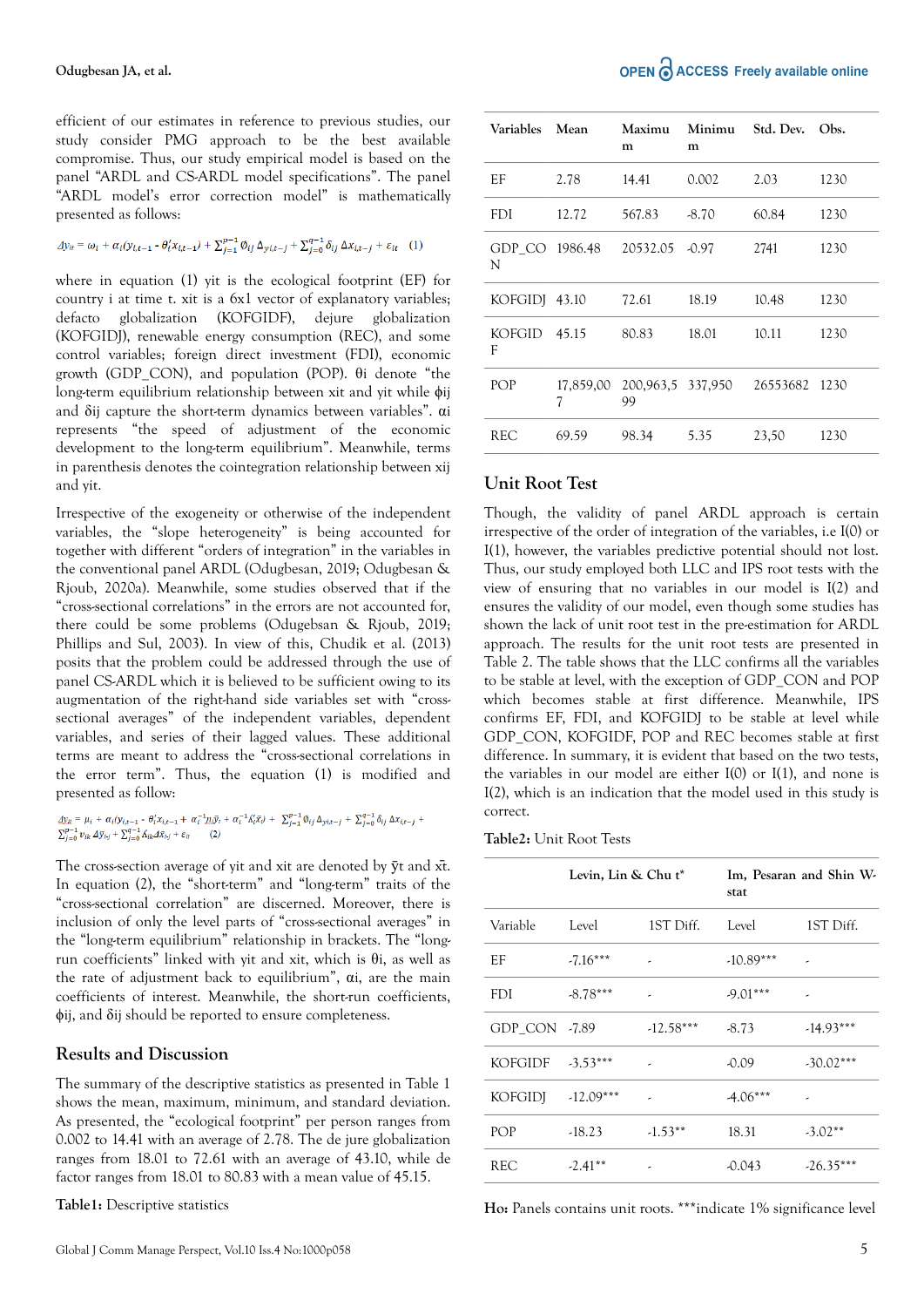### **Westerlund Panel Cointegration test**

In order to maintain a consistent long-term equilibrium between the variables utilized in this study with the aim of preventing a false gradient in our estimation, the "Westerlund Cointegration Test" was performed to estimate the joint integration. This test consist of four tests, which are the Gt and Ga (first two test) that test the null hypothesis with no common integration, and the Pt and Pa (the second two tests) that combines in at least one unit to test the alternative hypothesis. The results from these tests are presented in Table 3 which shows that the economic development as the dependent variable has a long-term integrative relationship with governance effectiveness, natural resources, and security threats. This is as a result of the three of the tests that reject the zero hypothesis and suggest an existence of long-term relationship. Suffice to say that, the "Westerlund Panel Cointegration Test" shows that the variables in our model complement each other.

|  |  |  | Table3: Westerlund Panel Cointegration Test |  |
|--|--|--|---------------------------------------------|--|
|--|--|--|---------------------------------------------|--|

| Test | Panel      |
|------|------------|
| Gt   | $-3.40*$   |
| Ga   | $-5.43**$  |
| Pt   | $-18.01**$ |
| Pa   | $-8.55$    |

\*\*, \* indicate 1% and 5% significance level respectively

#### **The long-run and short-run estimates**

Based on the results obtained from the Westerlund panel cointegration test which gives an indication of a long-run relationship among the variables; thus, we proceeded to investigate the long-run and short-run causal relationship of the each regressor with the ecological footprint. In doing this, we applied both PMG and CS\_ARDL approach. As stated earlier, owing to the sensitivity of the MG to the unit outliers, we consider PMG estimation and the result derived from the ECM specification in equation (1) are presented in Table 4 (column 2).

The determination of the ARDL model lag order according to Loaya and Ranciere generally involves a trade-off between enough length and "over-extension", which is due to few timeseries dimension. It is worthy to note that several studies have applied different approaches to lag selection, and sizeable number of them has imposed a common lag structure for all dimensions, while Arnold and Cavalcanti suggested that the lag selection should be in accordance to information criterion. In view of this, the lag selection in this study is through BIC, which is subject to a maximum lag of 2 on each of the explanatory variables in our model and resulted in the model incorporating a single period lag on each variable as presented in column 2 of Table 4.

**Table4:** Estimates results of long and short-run effects.

|                           | <b>PMG</b>          | <b>CS-ARDL</b>      |
|---------------------------|---------------------|---------------------|
| No. of lagged             | 1                   | 2                   |
| Long-run Equation         |                     |                     |
| ΔGDP_CON                  | $-0.08(0.07)$       | $-0.034**$ (0.06)   |
| <b>AKOFGIDE</b>           | $0.016***$ (0.004)  | $0.027***$ (0.005)  |
| <b>AKOFGIDJ</b>           | $0.028***$ (0.008)  | $0.036***(0.010)$   |
| ∆LnPOP                    | $-0.429**$ (0.177)  | $-0.318**$ (0.167)  |
| $\Delta$ REC              | $-0.349**$ (0.180)  | $0.124**$ (0.097)   |
| <b>AFDI</b>               | $-0.007***$ (0.002) | $-0.010***$ (0.002) |
| <b>Short-run Equation</b> |                     |                     |
| ECT                       | $-0.88***(0.053)$   | $-0.754***(0.183)$  |
| GDP_CON                   | 0.84(2.69)          | 0.64(1.01)          |
| KOFGIDF                   | 0.013(.030)         | 0.023(.010)         |
| <b>KOFGIDJ</b>            | $-0.072(0.058)$     | $-0.063(0.077)$     |
| LnPOP                     | 103.74(147.37)      | 87.74**(100.37)     |
| REC                       | $-0.813(1.977)$     | $-0.703**$ (1.977)  |
| <b>FDI</b>                | $0.10**$ (3.37)     | $0.07**$ (2.17)     |
| Constant                  | $7.776***$ (1.386)  | 0.84(2.69)          |
| Obs                       | 1143                | 1143                |
| Pesaran CD                | 12.411              | $-0.512$            |
| P-Value                   | 0                   | 0.432               |

Note: \*, \*\*, \*\*\* denotes 10%, 5%, and 1% significance level respectively. Values in parentheses are standard error.

As presented in Table 4 (column 2) in the upper part, the first model using PMG reveal that all the variables utilized in the model except GDP has a significant long-run causal relationship with ecological footprint. The significance of dejure and defacto globalization is an indication that globalization in SSA countries has reached a level where it could influence the ecological footprint. Moreover, the short-run results as presented in Table 4 (lower part) shows that only foreign direct investment shows a significant causal relationship with ecological footprint in the short-run, meanwhile, the finding revealed that the coefficient is significant at less than 1% confidence level. Lastly, the ECT coefficient (-0.88) is statistically significant at less than 1% Significance level, which indicates that the systems return back to equilibrium in case of a shock that causes disequilibrium, and in addition, reveals a stable long-run cointegration among the variables in the model.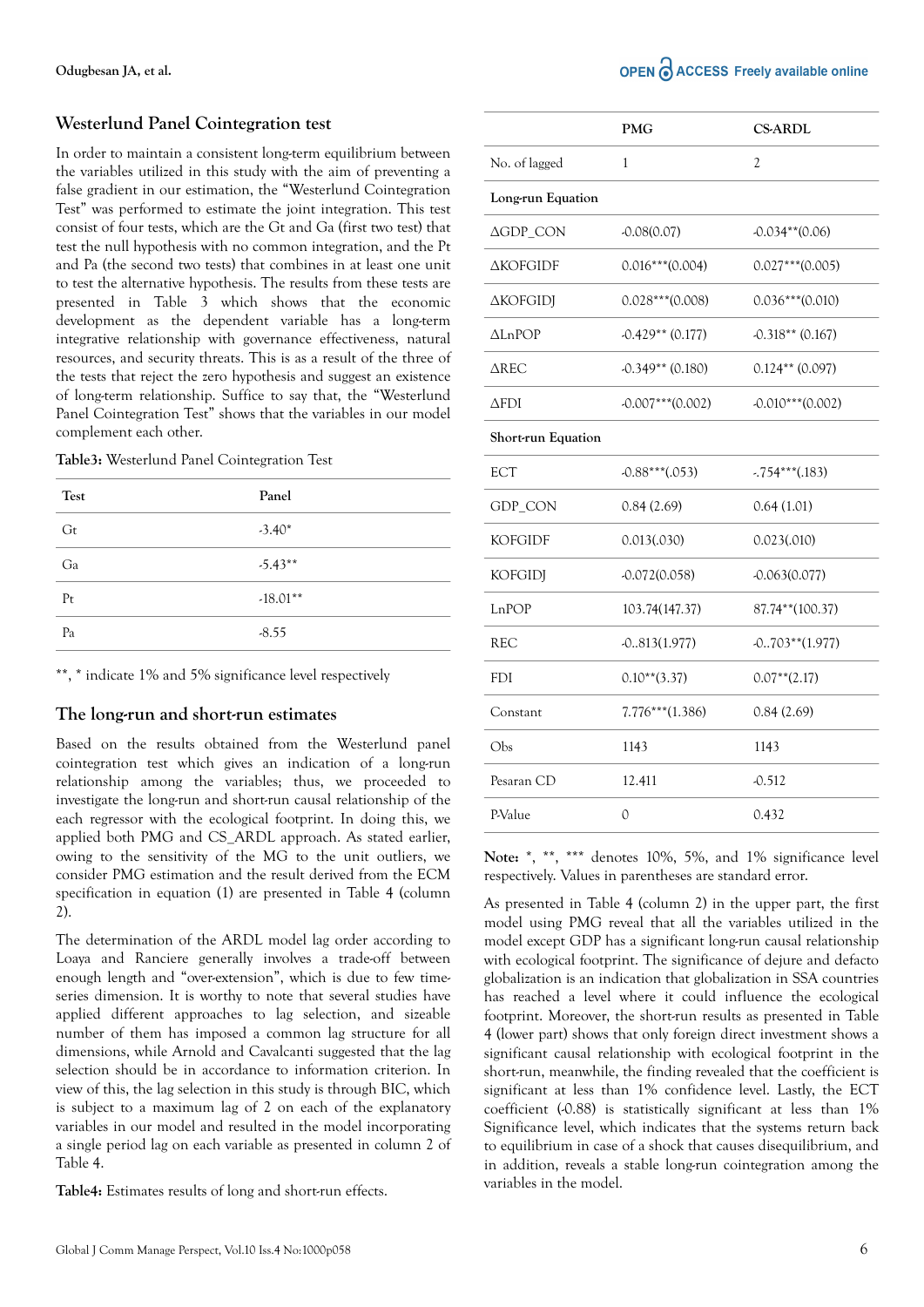Meanwhile, the validity of the PMG estimation was subjected to "cross-sectionally independent" test in line with the study of Cavalcanti and Chudik & Pesaran which was examined through "cross-section dependence (CD) test". Specifically, according to Odugbesan & Rjoub, the correlation coefficients between the time-series for each of the dimensions in the panel were utilized. CD measurement is standard typically appropriated under the H0 of "cross-section independence"; in this way the H0 is dismissed when the p-value is under 0.05. This means that the PMG assessor inability to address the "cross-unit dependence" delivers the precision of PMG appraisals to responsible to predisposition. To address this deficiency, the CS-ARDL approach is utilized, which includes the consideration of extra slacked cross-sectional midpoints of both the dependent and independent factors in the assessment.

In reference to the studies of Chudik & Pesaran and Eberhardt & Presbitero who suggested a lag length of 2, while Chudik & Pesaran opined that the lag length should not exceed 3, thus, our study selected 2 lags for our estimation. The outcomes are introduced in segment 3 of Table 4. Under the CS-ARDL technique, the H0 of "cross-sectional" reliance in the Pesaran CD test isn't dismissed, which means that any "cross-sectional" reliance brought about by basic components have been tended to when the relapse is enlarged with the slacked cross-sectional midpoints. Inferable from this, the evaluations under the CS-ARDL model is liked in this investigation.

The outcomes introduced in segment 3 of Table 4 shows that the assessed coefficient of ECT (- 0.754) is negative and significant, which is predictable with past examinations that for a framework to show the capacity of getting back to equilibrium in the reason for a stun, the ECT coefficient should be negative and the p-value less than 0.05. The negative coefficient and meaning of the ECT coefficient of our evaluations means that our framework will return back to equilibrium for the situation there is stun in the model. Also, the negative and meaning of the ECT coefficient show a stable "long-run cointegration" among the factors in the assessment. The appraisals result, as introduced in upper piece of Table 4 (segment 3) shows KOFGIDF, KOFGIDJ and REC to have positive and huge coefficients. The outcome shows that a change in de facto globalization, de jure globalization and renewable energy consumption will significantly cause positive and significant changes in the ecological footprint of SSA countries in the longrun at 1%, 1%, and 5% significance level respectively, while GDP\_CON, POP and FDI reveals a significant negative causal relationship with ecological footprint in the long-run. The positive and significant causal relationship found in this study is consistent with the position of some studies that opined that globalization increase environmental quality, but contradict those studies that demonstrates a negative contribution of globalization to ecological footprint and those that could not find a relationship between globalization and ecological footprint. The examination of the implication of renewable energy consumption (REC) on ecological footprint from model 2 reveals that the variable has a positive and significant causal relationship with ecological footprint. The result suggests that a change in REC will trigger about 0.124% increase in the ecological footprint of SSA countries. This finding is in congruent with previous studies that established similar results. Moreover, economic growth (GDP\_CON) was found to have a negative and significant causal relationship with ecological footprint the finding is consistent with some previous studies who have established similar result. Though, Destek & Sarkodie and Destek & Sinha observed that the relationship is an inverted U-shaped. Meanwhile, the positive causal relationship found in our study contradicts the position of Solarin & Al-Mulal and Udemba who found negative relationship between GDP and ecological footprint in their studies. Uniquely in contrast to the PMG technique for the short-run, the CS-ARDL shows POP, REC and FDI to have a huge causal relationship with environmental impression in the short-run. It is qualified to take note of that the utilization of CS-ARDL model, as introduced in segment 3 of Table 4 proposes that the issues of "cross-section" midpoints to a great extent lessens lingering cross-section reliance, as apparent in the CD measurement (- 0.512) and p-value (0.432). This means that results from the CS-ARDL assessment are substantial and without any inclination.

## **CONCLUSION**

Though, several studies have empirically examined the relationship between globalization and ecological footprint, but the investigation of dejure and defacto globalization has not been empirically investigated, especially within the context of SSA countries. The previous studies findings of studies that examined the effect of total globalization index on ecological footprint have been mixed. This issue was addressed in this study in line with the suggestion position of Gygli that reviewed the globalization index and developed the two indexes. Hence, we investigate the implications of these variables together with economic growth, renewable energy consumption, population, and foreign direct investment as control variables using a panel data of 41 SSA countries from 1990 to 2019 and employed Westerlund panel cointegration test, PMG and CS-ARDL estimators. Our finding indicates that the globalization has a significant causal relationship with ecological footprint in SSA countries. In addition, economic growth, population, renewable energy consumption and foreign direct investment show to be significant drivers for ecological footprint. Meanwhile, while dejure and defacto globalization and renewable energy consumption mitigate ecological footprint, economic growth, population, and foreign direct investment seems to be a significant factors that triggers ecological footprint in SSA countries.

This study has some policy implications. It is recommends that policy makers in SSA countries should formulate policies that will control the exploitation of natural resources within the region; this will ameliorate the excessive pressure on the environment as revealed from our finding. The increase in SSA countries population is growing geometrically with the attendant implication on the use of natural resources, hence the need for population control with the region. Moreover, SSA countries interaction with other nations should be strengthening, and policy for intensification on environmental awareness should be put in place. Meanwhile, the policy to analyze the environmental viability of foreign investment should be put in